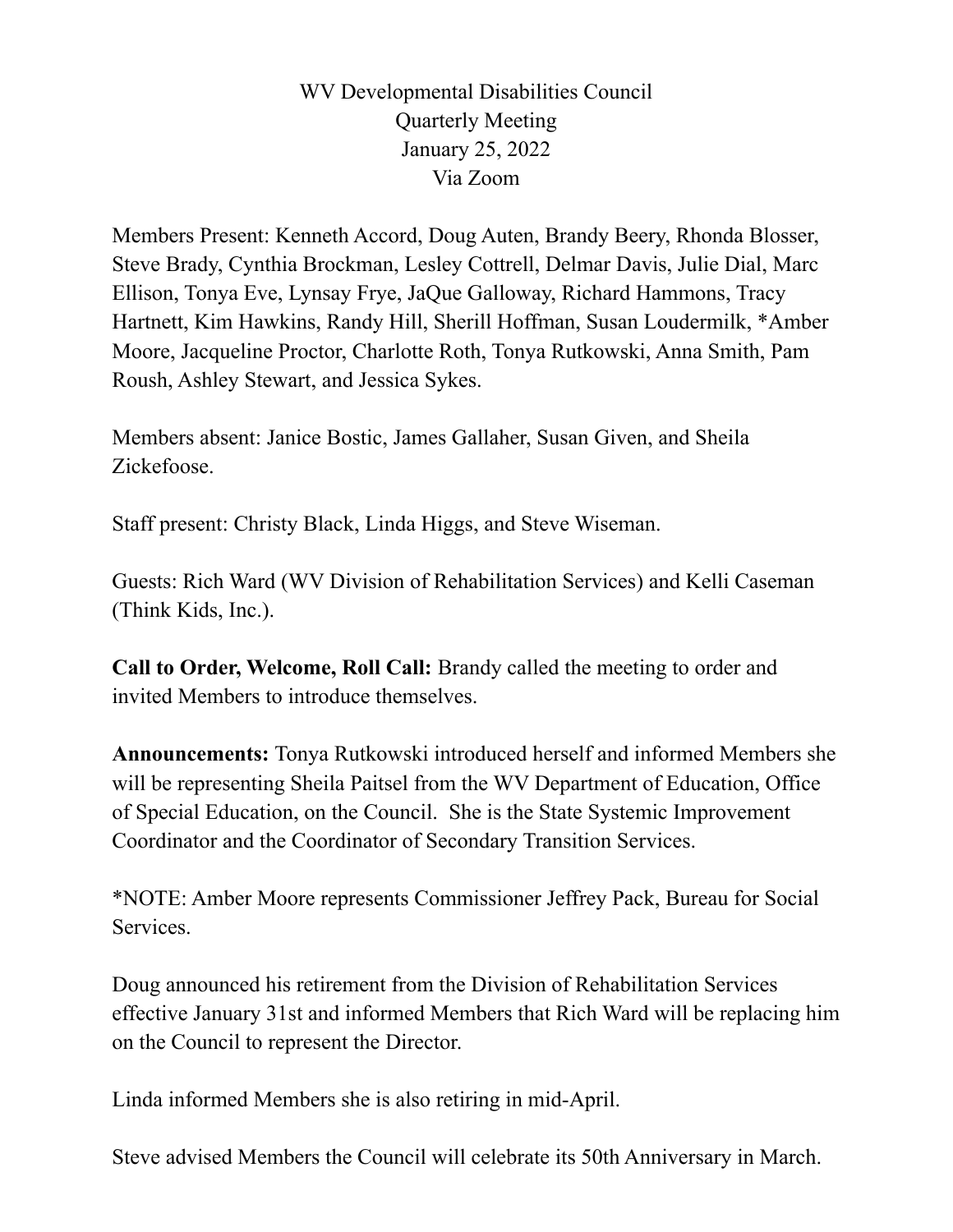**Mission Statement Reminder:** Anna read the Council's Mission statement.

**Approval of October 26, 2021 Meeting Minutes:** Lynsay moved and Jessica seconded the motion to approve the Minutes as written. Motion carried.

## **New Business**

**Election of Nominating Committee:** Brandy announced a ballot would not be needed for the election since just four Members volunteered. The Members were: JaQue Galloway, Ashley Stewart, Jessica Sykes, and Sheila Zickefoose. She asked for a motion to approve these four Members as the Nominating Committee. Jacqueline moved and Rhonda seconded the motion to approve the four. Motion carried. JaQue, Ashley, and Jessica abstained. Sheila was absent.

**Grant Review Workgroup Report:** Sherill reported on behalf of the workgroup. The Workgroup Notes were included in Members' meeting packets. Members were Doug, Rhonda, Lesley, Marc, Lynsay, and Sherill. The Committee reviewed the three grant proposals received and is recommending the funding of one.

The Fair Shake Network submitted a proposal to develop a *Toolkit for Aging Family Caregivers*, which specifically addressed a funding target in the Council's Call for Investments.

Two employment related applications were received - one from the Arc of the Eastern Panhandle and another from the Region III Workforce Development Board. The workgroup determined neither proposal met a current funding target and neither met criteria for funding.

On behalf of the workgroup, Sherill made a motion for the Council to fund the Fair Shake Network, Toolkit for Aging Caregivers, in the amount of \$33,000. Lynsay seconded the motion. Motion carried.

## **Council Updates**

**Budget, Grants, Staffing:** Steve provided the Council updates. He reminded members changes in the interpretation of Federal rules for the use of Council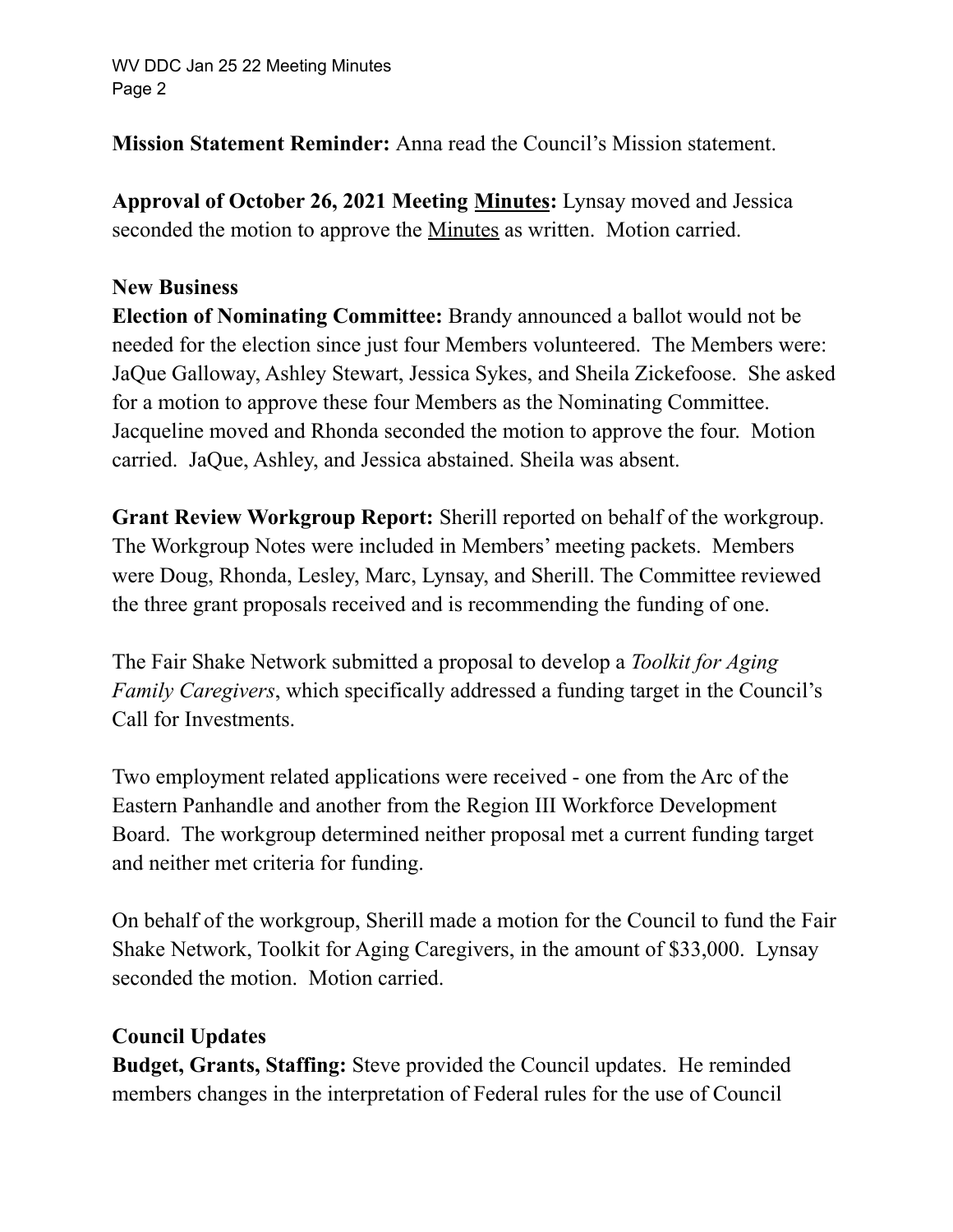## WV DDC Jan 25 22 Meeting Minutes Page 3

allotments has shortened the time frame for spending funds from three to two years. The Council continues to have a surplus in funds due to the inability to hire and keep staff for two vacant positions - the administrative assistant and the planner position. Interviews are currently being conducted for the planner position and he hopes to have someone hired in the next two to three weeks. The Council currently has \$616,000 allotted in grants. This does not include the \$33,000 just approved for the Fair Shake Network's new grant project. Current expenses are negligible. The Council is in the process of purchasing new furniture, which has been budgeted for the past three years. Grantees continue to have trouble meeting some goals due to Covid and the inability to meet with people in person.

**Legislature:** Christy provided a legislative update. 1,400 bills have been introduced, many of which are carryover bills from the last session, and she is currently following 122 of them. A few of those of interest include: SB261 - related to video cameras in segregated special education classrooms; SB275/HB3035 - organ transplants for people with physical and/or mental disabilities;

HB4023 - the budget bill; and

SB470/HB4035 - the Health Care Decisions Act, which will remove persistent vegetative state (PVS) from the Act and will spell out more clearly what people are signing (giving up the ability to receive CPR, be tube fed, etc.,).

**Grantee Presentation - Think Kids, Inc.** *Including All Kids* **project, Kelli Caseman, Executive Director:** Kelli provided Members a review of the first year of the project and discussed plans for the current year. One thing that became clear from the first year's study is the need for a website to act as a central repository of information about primary and specialized health care providers in the state. Although both WVU and Marshall University health systems are building capacity, families do not have a way to know needed providers exist in-state except by word of mouth. The project is exploring which entity in state government would be the logical place to house such a website. The Bureau for Medical Services may be appropriate since they are the payor of many of the services and could have provider information.

Kelli's presentation generated a lot of discussion among Members, including some ideas for future healthcare related studies.